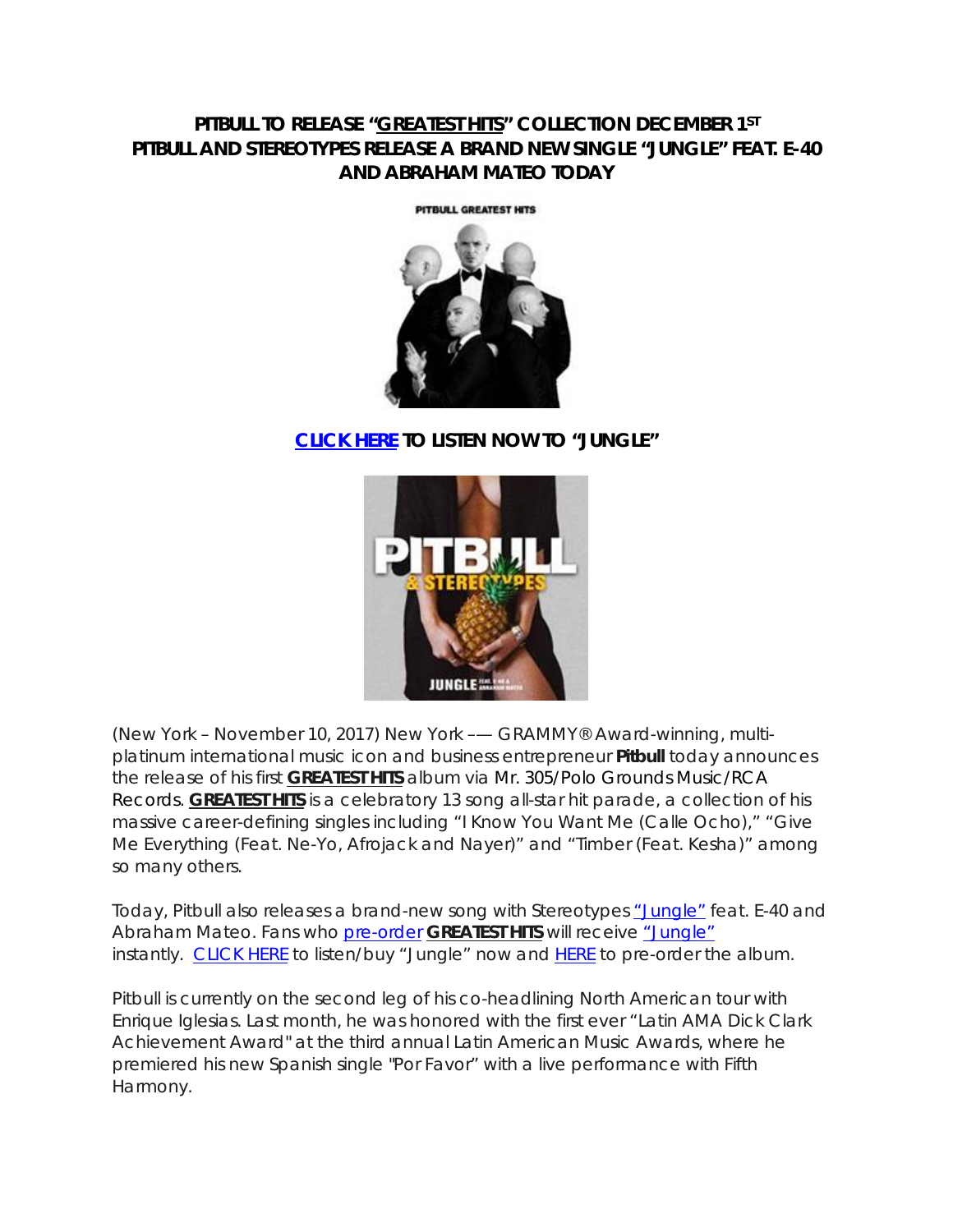### **GREATEST HITS – Track Listing**

 **Give Me Everything feat. Ne-Yo, Afrojack & Nayer Timber feat. Ke\$ha I Know You Want Me (Calle Ocho) Don't Stop The Party feat. TJR Hotel Room Service Hey Baby (Drop It To The Floor) feat. T-Pain Rain Over Me feat. Marc Anthony Time Of Our Lives Pitbull & Ne-Yo International Love feat. Chris Brown Feel This Moment feat. Christina Aguilera Fireball feat. John Ryan Jungle Pitbull & Stereotypes feat. E-40 & Abraham Mateo Locas feat. Lil Jon**

In addition to his GREATEST HITS album, Pitbull is thrilled to announce the return of one of the most exciting experiences on the Strip with "Time of Our Lives," his unique Las Vegas residency. For more information visit ticketmaster.com/pitbull - tickets go on sale today at 10am PST.

## **About Pitbull:**

From Mr. 305 to Mr. Worldwide, Armando Christian Perez, aka Pitbull, rose from the streets of Miami to exemplify the American Dream and achieve international success. His relentless work ethic transformed him into a Grammy®-winning global superstar and business entrepreneur. Along the way, he has been the subject and host of prestigious cable and network specials. His music has appeared in "*Men In Black III"* and "*The Penguins of Madagascar*," and he even had a starring voiceover role in the animated 3D movie "*Epic*." Landing No. 1 hits in over 15 countries, 10 billion YouTube/VEVO views, 70 million single sales and 6 million album sales, Pitbull does not stop. His social networking channels include nearly 90 million combined Facebook (@Pitbull), Twitter (@Pitbull) and Instagram (@Pitbull) followers, plus more than 9 million YouTube subscribers (PitbullVEVO and PitbullMusic).

Making global music, Pitbull flaunts a style that's indisputably his own. Releasing his fulllength debut, "M.I.A.M.I" in 2004, followed by the success of 2006's "El Mariel" and 2007's "The Boatlift." In tribute to his father, he delivered his first Spanish-language album, "Armando," in 2010. He grinded it out on the road and touched down everywhere from the Far East and South America to Europe and all across the U.S. His success continued as he went on to release additional chart-topping platinum hits, including "Give Me Everything" [featuring Ne-Yo, Afrojack, & Nayer], "Timber" [featuring Ke\$ha], "Fireball" [featuring John Ryan] and more. The platinum "Time of Our Lives" [featuring Ne-Yo] is the namesake for Pitbull's Las Vegas Residency, which is entering its fourth consecutive annual run in 2018. On March 17, 2017, Pitbull released his 10th full-length album, *Climate*